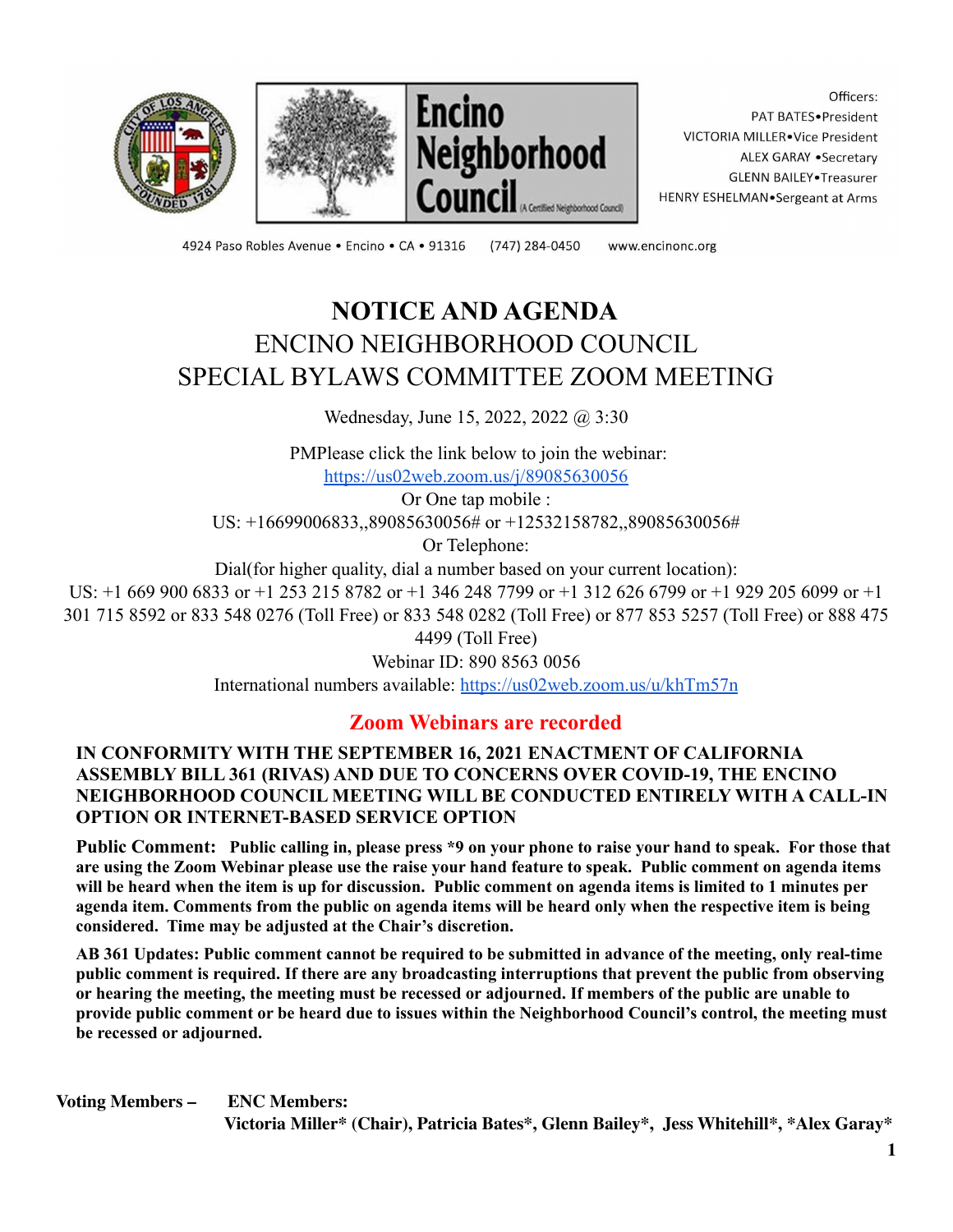**Alternate Committee Member:\*Lissa Morrow,**

**\* Indicates ENC Board Member or Alternate, no more than 5 Encino Neighborhood Council Board-Members or Alternates may be seated at a time to vote during a committee meeting**

## **Motion, Discussion, and Vote may be taken on all items**

## **1. Call to Order. Roll call, determination of quorum**

2. **Discussion and possible action:** Review Standing Rules Article V §3 B. Explanation of Vote Tally: Consider [proposed revision.](https://www.encinonc.org/assets/documents/8/meeting62a5739b9d208.pdf), submit the agreed version to the board for approval at its next meeting.

#### **3. Board member comments on Non-Agenda Items**

**Adjournment by\_\_\_\_\_\_\_\_\_**

**Next Bylaws Committee meeting: TBD**

The Encino Neighborhood Council (ENC), is a Certified Neighborhood Council of the City of Los Angeles which ADVISES City, other Governmental Officials' and the Community on issues or concerns that are affecting the community of ENCINO. The ENC is made up of volunteers who are ELECTED by the community who live, work or otherwise are involved in the community of ENCINO. The ENC also makes appropriations of City Funds for Community Projects and needs as requested and approved by various committees and the general board.

**PUBLIC INPUT AT NEIGHBORHOOD COUNCIL MEETINGS** – Comments from the public on agenda items will be heard only when the respective item is being considered. Public comment on agenda items is limited to 1 minutes per speaker per item, unless adjusted by the presiding officer of the Board or Committee.

**PUBLIC POSTING OF AGENDAS** - ENC agendas are posted for public review as follows: Glass case outside the Encino Chamber of Commerce office at 4933 Balboa Blvd, Encino, Encino-Tarzana Branch Library, and digitally at [www.encinonc.org](http://www.encinonc.org/) You can also receive our agendas via email by subscribing to L.A. City's Early Notification System at [https://www.lacity.org/government/subscribe-agendasnotifications/subscribe-other-meetings-agendas-and-document](https://www.lacity.org/government/subscribe-agendasnotifications/subscribe-other-meetings-agendas-and-documents) [s](https://www.lacity.org/government/subscribe-agendasnotifications/subscribe-other-meetings-agendas-and-documents)

**THE AMERICAN WITH DISABILITIES ACT** As a covered entity under Title II of the Americans with Disabilities Act, the City of Los Angeles does not discriminate on the basis of disability and upon request will provide reasonable accommodation to ensure equal access to its programs, services, and activities. Sign language interpreters, assisted listening devices, or other auxiliary aids and/or services may be provided upon request. To ensure availability of services, please make your request at least 3 business days (72 hours) prior to the meeting by contacting the Department of Neighborhood Empowerment by calling (213) 978-1551 or email: [NCsupport@lacity.org](mailto:NCsupport@lacity.org)

**PUBLIC ACCESS OF RECORDS** – In compliance with Government Code section 54957.5, non-exempt writings that are distributed to a majority or all of the board in advance of a meeting may be viewed at our website: encinonc.org or at the scheduled meeting. In addition, if you would like a copy of any record related to an item on the agenda, please contact Pat Bates, Board President, at (747) 282-0450 or email via [president@encinonc.org.](mailto:president@encinonc.org)

#### **RECONSIDERATION AND GRIEVANCE PROCESS**

For information on the ENC's process for board action reconsideration, stakeholder grievance policy, or any other procedural matters related to this Council, please consult the ENC Bylaws. The Bylaws are available at our Board meetings and our